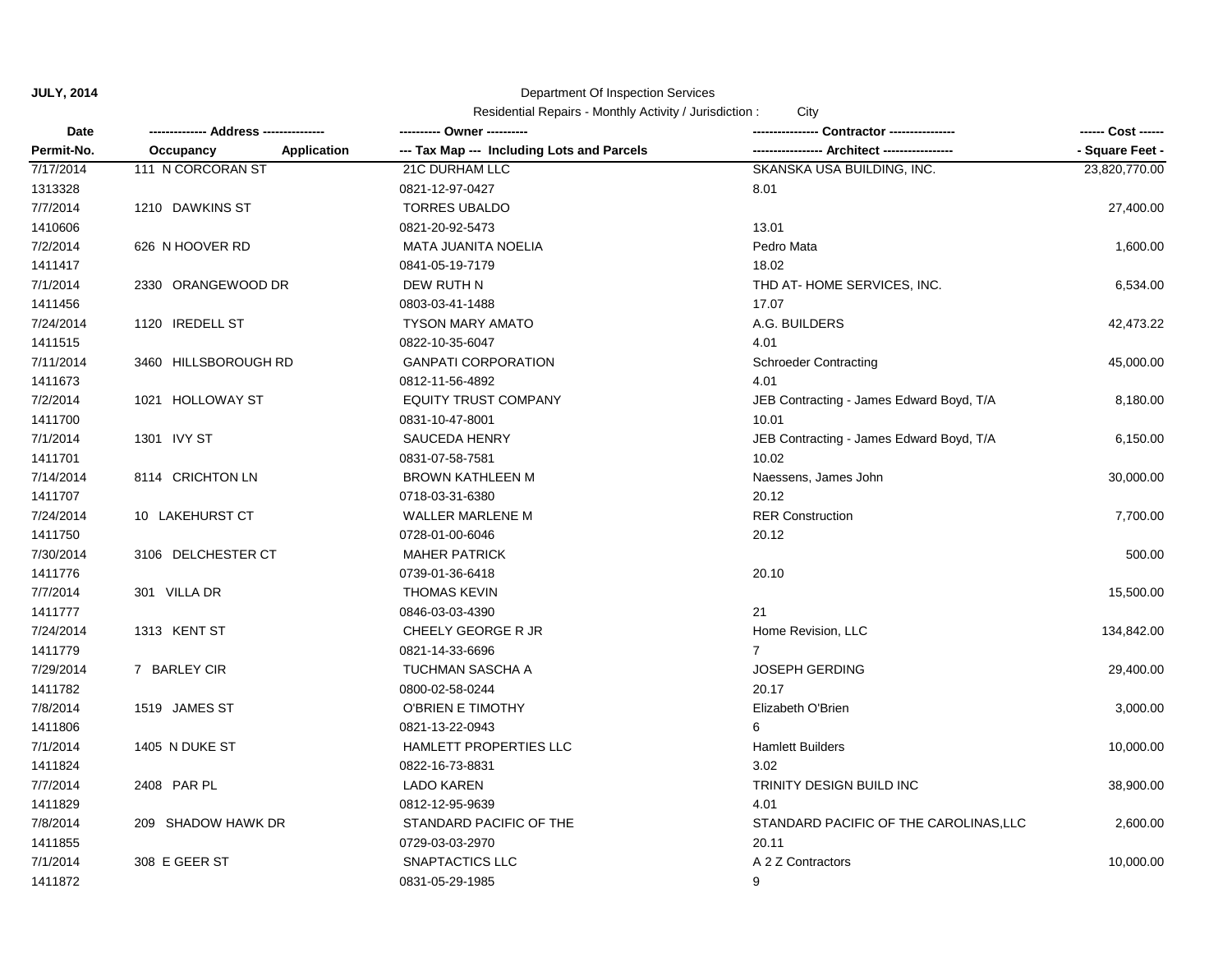| Date       |                                 | ---------- Owner ----------                |                                              | ------ Cost ------ |
|------------|---------------------------------|--------------------------------------------|----------------------------------------------|--------------------|
| Permit-No. | <b>Application</b><br>Occupancy | --- Tax Map --- Including Lots and Parcels |                                              | - Square Feet -    |
| 7/14/2014  | 501 N ELIZABETH ST              | KANELSON PROPERTIES LLC                    | Kane, Richard Lee                            | 128,336.00         |
| 1411881    |                                 | 0831-05-27-2781                            | 11                                           |                    |
| 7/1/2014   | 1205 N ROXBORO ST               | P&G CONSTRUCTION COMPANY INC               | P & G CONSTRUCTION CO, INC.                  | 1,000.00           |
| 1411883    |                                 | 0832-17-10-5365                            | $\overline{2}$                               |                    |
| 7/23/2014  | 3209 RUGBY RD                   | HUNT GARY E                                | HUGHES CONTRACTING INC                       | 31,832.00          |
| 1411889    |                                 | 0719-01-47-7215                            | 20.08                                        |                    |
| 7/10/2014  | 910 FLEMING DR                  | FINCH BOBBY J                              | KINGSFORD HOME IMPROVEMENT                   | 22,000.00          |
| 1411905    |                                 | 0803-04-94-4828                            | 17.07                                        |                    |
| 7/1/2014   | 2011 WOODROW ST                 | PINTO JOSEPH P                             | <b>Bill Rogers</b>                           | 12,000.00          |
| 1411906    |                                 | 0822-10-25-6555                            | 4.01                                         |                    |
| 7/1/2014   | 536 CALLANDALE LN               | HEARTHSTONE MULTI-ASSET ENTITY             | <b>BEAZER HOMES CORP.</b>                    | 4,400.00           |
| 1411907    |                                 | 0840-04-94-1286                            | 18.05                                        |                    |
| 7/14/2014  | 5005 REVERE RD                  | SMITH RECIL T                              |                                              | 5,000.00           |
| 1411908    |                                 | 0728-04-60-5973                            | 20.13                                        |                    |
| 7/17/2014  | 307 GRESHAM AVE                 | CALLAWAY BRIAN C                           |                                              | 27,900.00          |
| 1411911    |                                 | 0832-05-07-5903                            | 1.02                                         |                    |
| 7/15/2014  | 19 KITCHNER CT                  | HORNE JERRY L                              | W.L. BISHOP CONSTRUCTION CO                  | 63,800.00          |
| 1411916    |                                 | 0803-04-93-1614                            | 17.07                                        |                    |
| 7/7/2014   | 4 SANDERLING CT                 | <b>FRITZ LAUREN E</b>                      | <b>GLASGOW VENTURES, LLC</b>                 | 2,500.00           |
| 1411932    |                                 | 0719-04-70-5232                            | 20.11                                        |                    |
| 7/2/2014   | 1024 W MARKHAM AVE              | <b>GEREND PETER J</b>                      | <b>R.G. TEC SECURITIES</b>                   | 40,200.00          |
| 1411933    |                                 | 0822-15-62-5644                            | 3.02                                         |                    |
| 7/15/2014  | 4518 CHESHIRE CT                | ROBINSON CHARLES V                         | TRIPLE AUGHT BUILDERS, LLC                   | 71,510.00          |
| 1411938    |                                 | 0803-04-83-8610                            | 17.07                                        |                    |
| 7/1/2014   | 4822 LAZYRIVER DR               | <b>WILLIAMS MARIJEAN</b>                   | REGIONAL WATERPROOFING CO INC                | 5,140.00           |
| 1411939    |                                 | 0834-01-28-5208                            | 16.01                                        |                    |
| 7/3/2014   | 4605 CARLTON CROSSING DR        | DAYE ANGELA D                              | Patio Enclosures, Inc. of Raleigh - Carolina | 38,276.00          |
| 1411944    |                                 | 0719-02-97-9745                            | 20.11                                        |                    |
| 7/9/2014   | 4122 PIN OAK DR                 | MOLZON JAMES D TRUSTEE                     | Sean Bell                                    | 4,500.00           |
| 1411951    |                                 | 0709-01-28-3124                            | 20.18                                        |                    |
| 7/1/2014   | 110 DUNSTAN AVE                 | FORTIFIED SOLUTIONS INC                    |                                              | 27,000.00          |
| 1411953    |                                 | 0821-20-81-2543                            | 13.01                                        |                    |
| 7/9/2014   | 424 GLENVIEW LN                 | <b>MURPHY JAMES P</b>                      | BEAZER HOMES CORP.                           | 4,320.00           |
| 1411954    |                                 | 0850-01-25-3370                            | 18.05                                        |                    |
| 7/3/2014   | 7 WINTERFIELD PL                | <b>HALL W ANDERS</b>                       | BERINI, JOE F., CONST. CO.                   | 6,000.00           |
| 1411970    |                                 | 0813-04-72-0453                            | 17.07                                        |                    |
| 7/8/2014   | 4605 DUTCHESS LN                | <b>WALLACE MICHAEL Y</b>                   | TAYLOR, DAVID BENTON                         | 17,192.00          |
| 1411971    |                                 | 0709-03-44-6798                            | 20.18                                        |                    |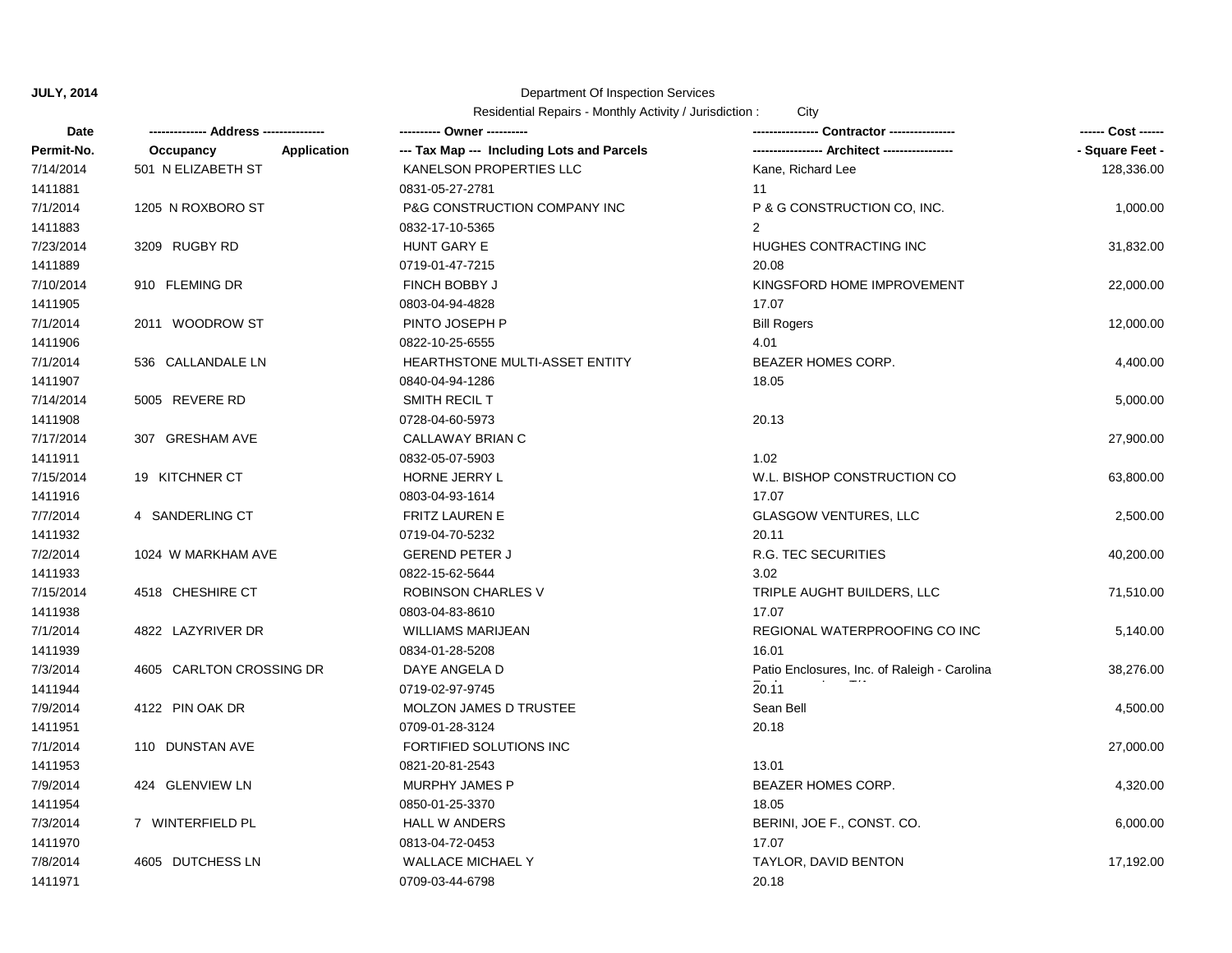| Date       |                          |                                            |                                              | ------ Cost ------ |
|------------|--------------------------|--------------------------------------------|----------------------------------------------|--------------------|
| Permit-No. | Application<br>Occupancy | --- Tax Map --- Including Lots and Parcels |                                              | - Square Feet -    |
| 7/1/2014   | 503 E LAVENDER AVE       | <b>TOSCO JUSTIN ELIJAH</b>                 | David Johnson                                | 600.00             |
| 1411972    |                          | 0832-10-37-4533                            | 1.01                                         |                    |
| 7/18/2014  | 2705 PRINCETON AVE       | KING DAVID PENDLETON                       | Jonathan Fox / Home Brands, Inc.             | 3,504.00           |
| 1411973    |                          | 0810-12-85-6905                            | 20.07                                        |                    |
| 7/8/2014   | 100 WOOD VALLEY CT       | NEUVIRTH KENNETH J                         | CAROLINA YARDBARNS, LLC                      | 4,735.00           |
| 1411974    |                          | 0729-03-34-9140                            | 20.10                                        |                    |
| 7/8/2014   | 2208 ENGLEWOOD AVE       | ANDERSON LAURIE S                          | David Johnson                                | 6,000.00           |
| 1411975    |                          | 0822-13-14-1758                            | 4.01                                         |                    |
| 7/9/2014   | 54 KIMBERLY DR           | PONY GIRL LLC                              | Sam Russell                                  | 11,680.00          |
| 1411976    |                          | 0719-01-35-3968                            | 20.08                                        |                    |
| 7/17/2014  | 112 SOLTERRA WAY         | <b>BAUMAN SHANNON PAUL</b>                 | CRABTREE, GAIL                               | 29,000.00          |
| 1411978    |                          | 0801-03-23-6362                            | 20.17                                        |                    |
| 7/9/2014   | 1109 HUNTINGTON AVE      | <b>FISH CHRISTINA</b>                      | ACANTHUS CONSTRUCTION, LLC                   | 5,000.00           |
| 1411982    |                          | 0821-14-43-3972                            | $\overline{7}$                               |                    |
| 7/23/2014  | 123 ROSALINE LN          | <b>BEAUDRY SCOTT W</b>                     | <b>GATEWAY BUILDING COMPANY</b>              | 20,678.00          |
| 1411991    |                          | 0729-04-54-0147                            | 20.10                                        |                    |
| 7/24/2014  | 7 E BRIDLEWOOD TRL       | <b>HENDRICKSON GUY PATRICK</b>             |                                              | 5,500.00           |
| 1412005    |                          | 0719-04-61-6413                            | 20.11                                        |                    |
| 7/9/2014   | 3121 SYNNOTTS PL         | <b>KRAUSE JEFFREY DAVID</b>                | THD AT-HOME SERVICES, INC.                   | 5,309.00           |
| 1412007    |                          | 0814-04-51-3060                            | 17.07                                        |                    |
| 7/3/2014   | 1808 ROSETTA DR          | <b>MARTIN JOHN R</b>                       | Thomas Kelly Home Repair                     | 8,000.00           |
| 1412008    |                          | 0832-18-21-7397                            | $\overline{2}$                               |                    |
| 7/10/2014  | 3430 DOVER RD            | CARR DAVID R JR                            | White Building, Inc.                         | 17,000.00          |
| 1412010    |                          | 0810-18-42-1059                            | 20.08                                        |                    |
| 7/3/2014   | 2515 N ROXBORO ST        | MASSENGILL JEFFREY W                       | ATLANTIC FOUNDATION & REPAIR                 | 14,700.00          |
| 1412014    |                          | 0832-09-27-4134                            | 1.01                                         |                    |
| 7/11/2014  | 1018 CLARENDON ST        | MUNRO PARKER DEVELOPMENT CORP              | PARKER, DAVID R.                             | 31,200.00          |
| 1412017    |                          | 0822-14-44-3332                            | 3.01                                         |                    |
| 7/15/2014  | 2901 ARNOLD RD           | <b>WATKINSON SARAH P</b>                   | CARY RECONSTRUCTION CO., LLC.                | 14,200.00          |
| 1412018    |                          | 0810-08-98-4355                            | 20.15                                        |                    |
| 7/28/2014  | 203 WATTS ST             | DICKINSON ADAM J                           |                                              | 36,000.00          |
| 1412019    |                          | 0821-07-69-1857                            | 8.02                                         |                    |
| 7/14/2014  | 3818 REGENT RD           | DANIELS ANTHONY S                          | ROOT, P. BOWMAN, III                         | 38,500.00          |
| 1412029    |                          | 0719-01-17-3315                            | 20.08                                        |                    |
| 7/25/2014  | 302 NORTHWOOD CIR        | <b>CAPSTONE VENTURES LLC</b>               | Sustainable Building Solutions LLC dba Green | 1.00               |
| 1412036    |                          | 0832-17-00-0076                            | 8.02                                         |                    |
| 7/25/2014  | 302 NORTHWOOD CIR        | MONNETT MARTHA JEANNE                      | Sustainable Building Solutions LLC dba Green | 1.00               |
| 1412037    |                          | 0832-17-00-1006                            | 8.02                                         |                    |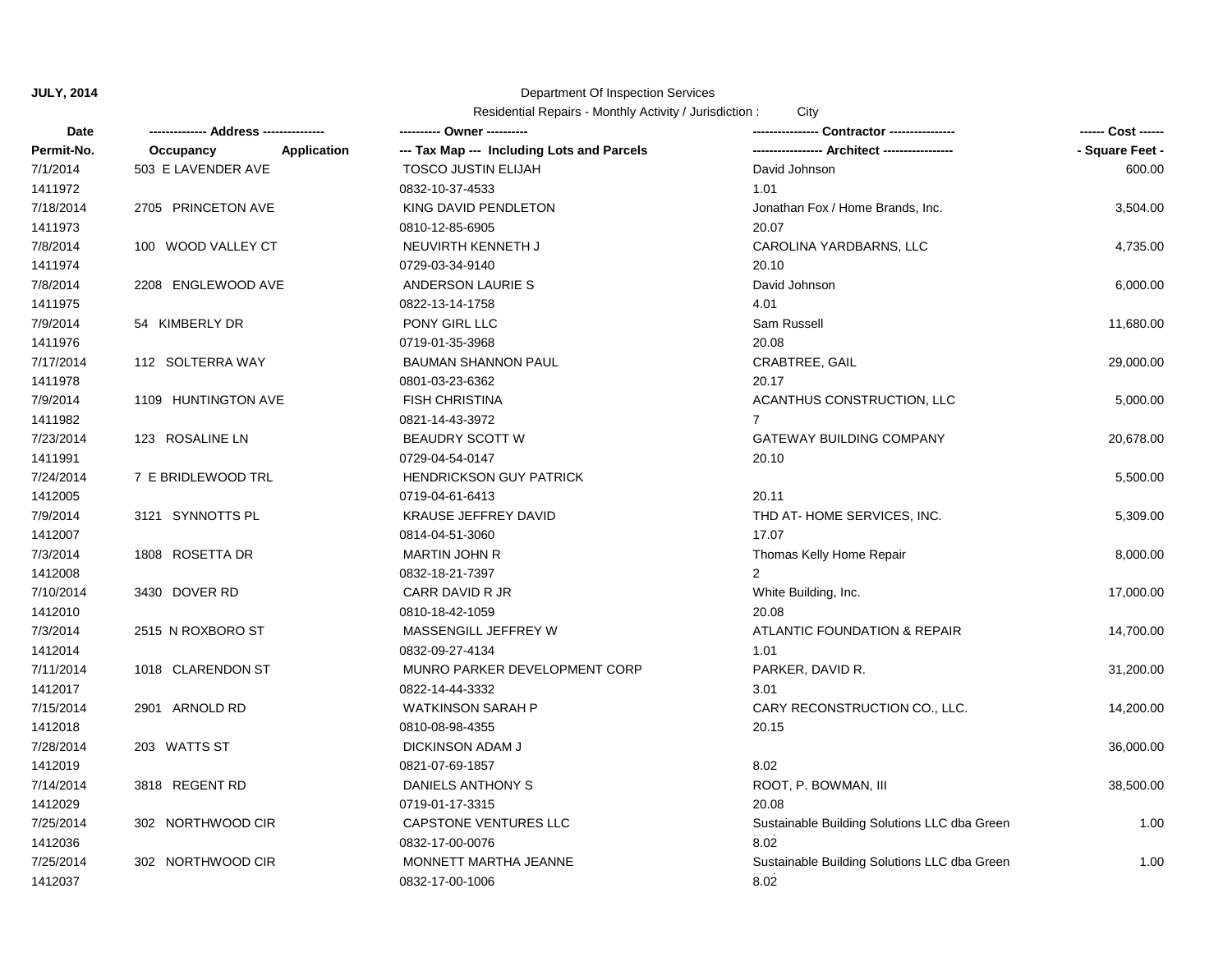| <b>Date</b> |                                 | ---------- Owner ----------                |                                              | ------ Cost ------ |
|-------------|---------------------------------|--------------------------------------------|----------------------------------------------|--------------------|
| Permit-No.  | <b>Application</b><br>Occupancy | --- Tax Map --- Including Lots and Parcels |                                              | - Square Feet -    |
| 7/25/2014   | 305 NORTHWOOD CIR               | PAPKINCHAK DENNIS                          | Sustainable Building Solutions LLC dba Green | 1.00               |
| 1412038     |                                 | 0831-05-09-0904                            | 8.02                                         |                    |
| 7/25/2014   | 305 NORTHWOOD CIR               | PAPKINCHAK DENNIS                          | Sustainable Building Solutions LLC dba Green | 1.00               |
| 1412039     |                                 | 0831-05-09-0904                            | 8.02                                         |                    |
| 7/16/2014   | 1151 RIDGEWAY AVE               | HOUSING AUTHORITY OF THE CITY              | Servpro of South Durham and Orange County    | 59,325.15          |
| 1412042     |                                 | 0830-06-39-2860                            | 14                                           |                    |
| 7/9/2014    | 1203 HAZEL ST                   | <b>HARRIS ETTA C</b>                       | CAROLINA RESTORATION SERVICES                | 71,000.00          |
| 1412048     |                                 | 0831-06-28-8713                            | 9                                            |                    |
| 7/17/2014   | 3000 E WEAVER ST                | <b>CITY OF DURHAM</b>                      | CITY OF DURHAM-GENERAL SERVICES              | 18,000.00          |
| 1412049     |                                 | 0820-11-56-3011                            | 13.04                                        |                    |
| 7/28/2014   | 8 KNIGHTSBRIDGE CT              | SOLORZANO JESUS FUNES                      | Abner Aceituno                               | 1,500.00           |
| 1412055     |                                 | 0810-17-01-6057                            | 20.16                                        |                    |
| 7/14/2014   | 916 DACIAN AVE                  | <b>GUNN ROBYN</b>                          | <b>TRINITY DESIGN BUILD INC</b>              | 5,989.00           |
| 1412056     |                                 | 0822-19-71-4821                            | 3.02                                         |                    |
| 7/15/2014   | 2813 MCDOWELL RD                | ALBERTS SUSAN C                            | THE MAPLEWOOD BUILDING CO., LLC.             | 86,000.00          |
| 1412058     |                                 | 0811-19-60-6593                            | 20.17                                        |                    |
| 7/11/2014   | 1011 HOMER ST                   | <b>GULLEY WILLIAM H</b>                    | David Johnson                                | 8,200.00           |
| 1412059     |                                 | 0821-14-42-7716                            | $\overline{7}$                               |                    |
| 7/24/2014   | 618 HUGO ST                     | <b>HODGES MELISSA</b>                      | <b>Lillian Hodges</b>                        | 3,280.00           |
| 1412060     |                                 | 0832-06-48-5285                            | 1.01                                         |                    |
| 7/24/2014   | 2423 BANNER ST                  | MEREDITH ELIZABETH ALLYN                   | <b>ROBB DAMMAN</b>                           | 1,000.00           |
| 1412062     |                                 | 0832-10-26-8618                            | 1.01                                         |                    |
| 7/11/2014   | 2405 E WEAVER ST                | <b>NICKERSON PEGGY M</b>                   | <b>ANDRE ALLEN</b>                           | 1,000.00           |
| 1412063     |                                 | 0820-08-78-5372                            | 13.04                                        |                    |
| 7/17/2014   | 1531 HERMITAGE CT               | <b>OMANSKY KAREN</b>                       | FOX GENERAL CONTRACTING                      | 181,450.00         |
| 1412071     |                                 | 0821-15-52-3769                            | $\overline{7}$                               |                    |
| 7/17/2014   | 907 MONMOUTH AVE                | <b>EGGERS MATTHEW E</b>                    | Chadam Construction, LLC                     | 8,750.00           |
| 1412073     |                                 | 0822-20-71-6222                            | 3.02                                         |                    |
| 7/17/2014   | 512 GRAY AVE                    | SATTERWHITE DEBORAH                        | MCKINNEY HOME RENOVATION AND                 | 55,000.00          |
| 1412075     |                                 | 0831-06-28-6574                            |                                              |                    |
| 7/16/2014   | 4 VENETIA CV                    | <b>FOWLER CLARENCE</b>                     | Structurally Speaking, LLC                   | 26,100.00          |
| 1412087     |                                 | 0850-01-48-1748                            | 18.05                                        |                    |
| 7/16/2014   | 3 BLUEBIRD CT                   | MASON VALRIE ALLMARIE                      | THD AT-HOME SERVICES, INC.                   | 6,106.00           |
| 1412094     |                                 | 0729-01-05-4561                            | 20.11                                        |                    |
| 7/17/2014   | 3828 SOMERSET DR                | LIST ELLIS K                               | VILLAGE BLDG CO INC.                         | 51,000.00          |
| 1412098     |                                 | 0719-01-28-3962                            | 20.08                                        |                    |
| 7/17/2014   | 4020 BRISTOL RD                 | <b>EDSON BARBARA S</b>                     | <b>AL QUINTON</b>                            | 25,000.00          |
| 1412105     |                                 | 0719-01-46-6307                            | 20.08                                        |                    |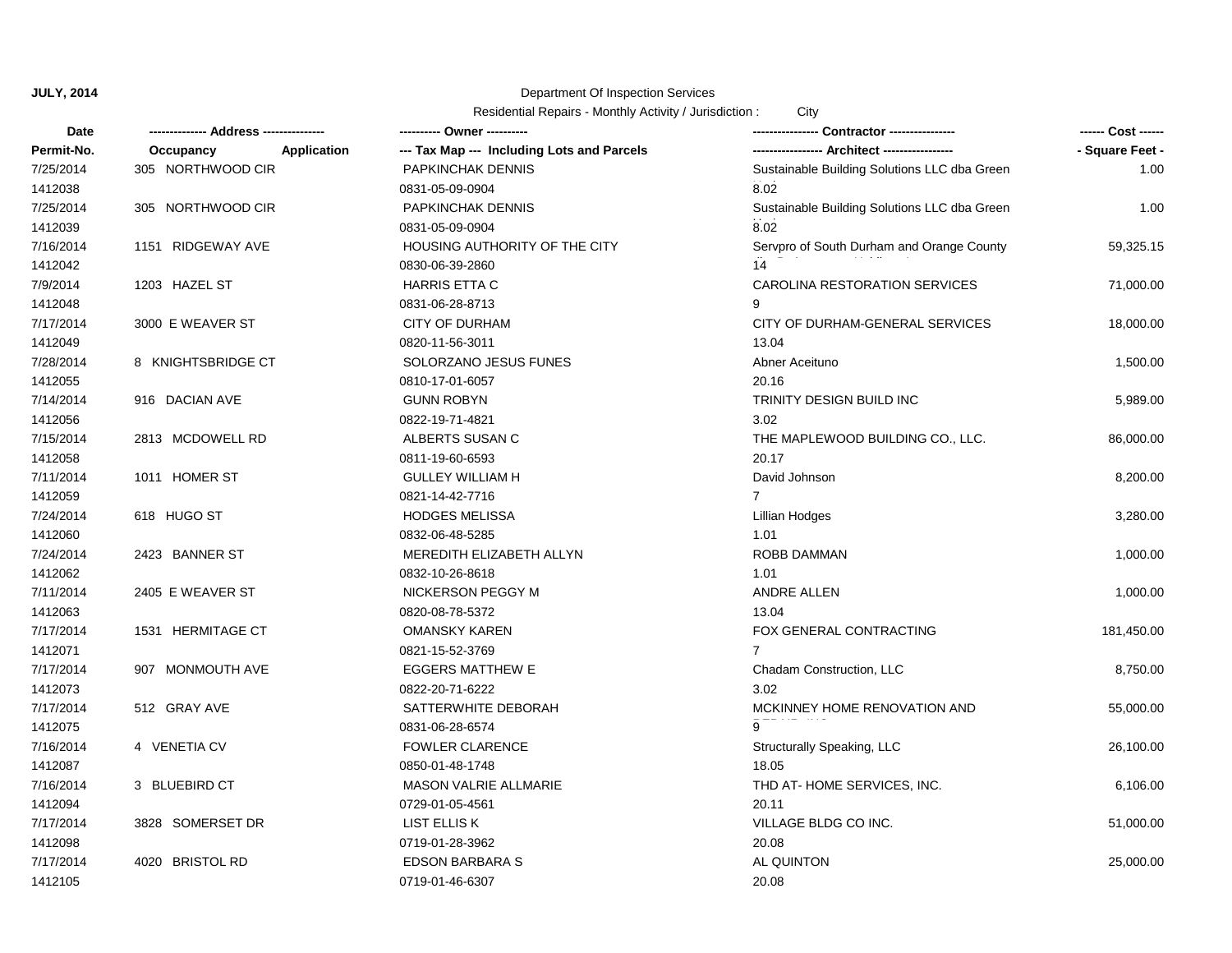| Date       |                                 |                                            |                                                |                 |
|------------|---------------------------------|--------------------------------------------|------------------------------------------------|-----------------|
| Permit-No. | <b>Application</b><br>Occupancy | --- Tax Map --- Including Lots and Parcels |                                                | - Square Feet - |
| 7/16/2014  | 1217 LINCOLN ST                 | DJ WARM HOME REALTY LLC                    | <b>Russell Shores</b>                          | 12,000.00       |
| 1412113    |                                 | 0831-17-01-9934                            | 13.01                                          |                 |
| 7/15/2014  | 1107 WATTS ST                   | RITCHIE BAXTER M                           | MEYERS, L.E. BUILDERS, INC.                    | 65,000.00       |
| 1412114    |                                 | 0822-15-63-2210                            | 3.01                                           |                 |
| 7/18/2014  | 2808 W MAIN ST                  | <b>AKRON PROPERTIES</b>                    | GIBBS GRADING, INC.                            | 1,000.00        |
| 1412116    |                                 | 0822-13-03-0044                            | 4.02                                           |                 |
| 7/18/2014  | 2206 E MAIN ST                  | <b>RENTAL HOLDINGS LLC</b>                 | GIBBS GRADING, INC.                            | 1,000.00        |
| 1412118    |                                 | 0831-15-63-7790                            | 10.01                                          |                 |
| 7/22/2014  | 1615 DELAWARE AVE               | <b>VOIGT ZOE ELIZABETH</b>                 | HR Creative Home Solutions, Inc.               | 16,050.00       |
| 1412136    |                                 | 0822-10-37-2158                            | 4.01                                           |                 |
| 7/18/2014  | 14 TARAWA TER                   | <b>REYNOLDS JEFFREY</b>                    |                                                | 7,000.00        |
| 1412138    |                                 | 0802-02-85-1173                            | 17.06                                          |                 |
| 7/21/2014  | 2618 ANGIER AVE                 | MCDONALD LARRY JR                          |                                                | 9,700.00        |
| 1412139    |                                 | 0831-20-81-0076                            | 10.01                                          |                 |
| 7/18/2014  | 2306 UNIVERSITY DR              | POWELL CHRISTINE M                         | Tri-Point Builders, T/A Roberto Rivera         | 75,000.00       |
| 1412142    |                                 | 0821-18-30-6497                            | $\overline{7}$                                 |                 |
| 7/23/2014  | 403 OBIE DR                     | HAM DONALD R                               |                                                | 4,000.00        |
| 1412157    |                                 | 0729-04-52-3276                            | 20.10                                          |                 |
| 7/23/2014  | 122 MORNINGSIDE DR              | STANDARD PACIFIC OF THE                    | STANDARD PACIFIC OF THE CAROLINAS, LLC         | 2,200.00        |
| 1412159    |                                 | 0729-03-04-7433                            | 20.11                                          |                 |
| 7/23/2014  | 5209 GRANDHAVEN DR              | <b>TAYLOR-MERRITT MELANIE</b>              | <b>FREYS BUILDING &amp; REMODELING COMPANY</b> | 17,500.00       |
| 1412160    |                                 | 0727-01-38-9428                            | 20.12                                          |                 |
| 7/18/2014  | 2503 CASCADILLA ST              | <b>BROCKENBROUGH LORY H</b>                | Henry W. Brockenbrough Jr.                     | 10,000.00       |
| 1412161    |                                 | 0832-10-36-5834                            | 1.01                                           |                 |
| 7/23/2014  | 232 DUNHILL DR                  | LEE SAMY                                   | <b>CHAMPION WINDOW SIDING</b>                  | 25,000.00       |
| 1412164    |                                 | 0718-02-88-6229                            | 20.11                                          |                 |
| 7/24/2014  | 524 PARKVIEW DR                 | THOMAS-LEPAGE BEVERLY MARINDA              |                                                | 2,000.00        |
| 1412167    |                                 | 0824-01-26-9449                            | 16.03                                          |                 |
| 7/25/2014  | 921 HUNTSMAN DR                 | LEWIS ELVIS JR                             | NORTH CAROLINA EXTERIORS                       | 5,000.00        |
| 1412180    |                                 | 0728-03-32-5335                            | 20.13                                          |                 |
| 7/23/2014  | 1501 HOLLYWOOD ST               | <b>KLINE SCOTT</b>                         | RAM JACK LLC                                   | 1,875.00        |
| 1412187    |                                 | 0832-17-22-0374                            | $\mathcal{P}$                                  |                 |
| 7/24/2014  | 1323 WILLOWDALE DR              | <b>UPCHURCH SANDRA</b>                     | THD AT-HOME SERVICES, INC.                     | 6,976.00        |
| 1412189    |                                 | 0820-19-61-8762                            | 20.09                                          |                 |
| 7/21/2014  | 3822 HILLGRAND DR               | <b>MASON JO ELLEN</b>                      | RAM JACK LLC                                   | 2,800.00        |
| 1412191    |                                 | 0812-01-15-1046                            | 17.06                                          |                 |
| 7/24/2014  | 1027 CORNELL ST                 | ZARAZUA JUAN                               |                                                | 18,000.00       |
| 1412194    |                                 | 0821-10-45-0363                            | 5                                              |                 |